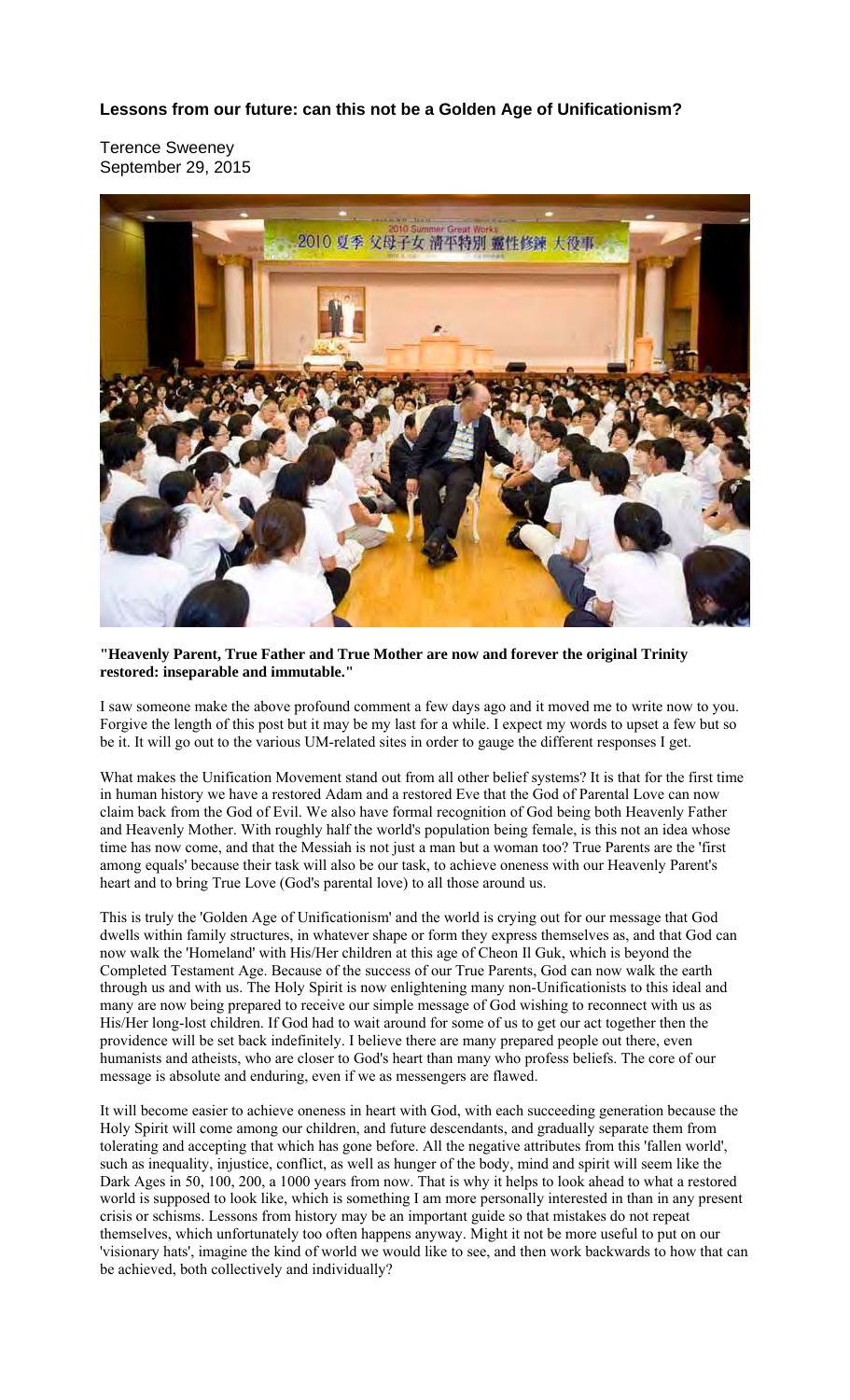What I am sure about is that restoration back to any biblical 'Garden of Eden' will likely take many generations from now. This is a gradual process that does not happen overnight, as our future descendants move in their lineage and in their thinking from a God of Evil to a God of Love. Therefore, rather than focus on the details of who said or did what, and how it has affected our perceptions of whatever it is we now currently believe in, is it not more wiser to instead focus on what our world could and should look like 5, 10 or 15 generations from now? The big picture is the message and not just the messengers. There will only ever be one set of True Parents, Father and Mother Moon, who have been more than mere messengers and who actually have lived the message – otherwise, why would we follow that message?

The essence of that message is the Principle of Creation. The rest of the Divine Principle is specifically for restorational purposes, to show how God has worked through key people and events in history. What True Parents have achieved goes beyond religion and all the negative aspects associated with restoration history, such as guilt, indemnity, trial and tribulation. They have symbolically and spiritually created the Kingdom of Heaven on Earth or God's Homeland – the physical realization of that is now all down to us. Better to be a participator than a bystander, or worse as cynical begrudgers of other's alleged faults.

That is why, as Tribal Messiahs, we should now see ourselves as 'cut adrift' in order to make our own personal foundation of faith and substance. It is time we go out and create our own Home Church, among our local communities, as Father encouraged us to do 30 years ago. In other words, do not rely on others to fulfil their 5% Portion of Responsibility first before acting ourselves. Go out to your local communities and religious centres and share the message that God is our spiritual parent and wishes no more than to be among us as parents would in wishing to embrace their long lost children, who are now wandering the wilderness like spiritual orphans.

For sure, we are carrying the burdens of history on our shoulders, the 'sins of our fathers' and the realization that evil is having its last hurrah in quite dramatic ways such as to make people wonder if this 'homeland' is just a pipe dream. I would add that unity of purpose is actually quite hard to achieve, especially when the larger than life founder of our beliefs has passed away. Let us be inspired by our leaders but let us not be led by them – our Tribal Messiah missions require us to stand on our own two feet and lead others in our local communities to God through our direct and indirect witnessing. Unity among us will only be achieved when we look outwards, rather than inwards, to the 7 billion out there who need to embrace this message from God.

The time for religion itself will come to an end, hopefully sooner rather than later, to be replaced by a fellowship of spirituality that caters to both our individual and our collective needs. Religion is a means to an end and not an end in itself, which is why it has often been so unnecessarily divisive. If God is no longer religious because of the successful foundation of what the Messiah as True Parents has achieved, why should any of us be?

What does any parent wish more than anything else? It is to be able to walk alongside their children and watch as they interact with others around them. Is that any different to how our Heavenly Father and our Heavenly Mother wishes as well with us? To God, (or 'MaPa' as I prefer to say often in silent prayer), each of us is a uniquely individual truth body with each of us capable of bringing uniquely different sensations of love and joy back to God. The GTA, give and take action, between parent and child is what brings greatest joy to both. To a young child, the Face of God is ideally in our parents. From there, as they grow older, they will see the Face of God in each person they meet. With each of us being a uniquely individual expression of God, then God, our heavenly parent, will walk the earth through us and with us and spreading True Love. This reciprocal relationship of GTA is what can bring us and God greatest happiness.

Our future will be neither patriarchal nor matriarchal but a harmonization of equal relationship and value between men and women, where husbands and wives allow each other to fulfil their potential and perform to their individual strengths within a family. It is model, God-centered families that will turn this world around more than individual efforts. Embrace your local community as your extended family, just as Father did way back when he started his mission and the Holy Spirit will do the rest.

Moving now to any present preoccupation that some may have with judging the quality of life and service that Father and Mother Moon may have experienced, is it wise for us to blame the messenger when the above is essentially the message they bring? Is it not more a fault of ours that we place too high an expectation on them? Does not a recognition be deserved that, despite any fallibilities or human frailties they may share with us, that they could still achieve so much in their lifetime? Could any of us have gone the same course, knowing what lies ahead? Judge not, lest ye be judged and let he who is without sin cast the first stone. These words of Jesus may also remind us that his first 30 years were unrecorded (except for the incident at the temple when he was 12). Why is that? Are there aspects of his private life that have been sanitized for future posterity? It is Jesus' and True Parents' very humanity and even human frailties that should draw us closer to them. My son has seen many human weaknesses in his parents but that has not stopped him loving us unconditionally. Why should it be any different to us in our relations with our spiritual True Parents?